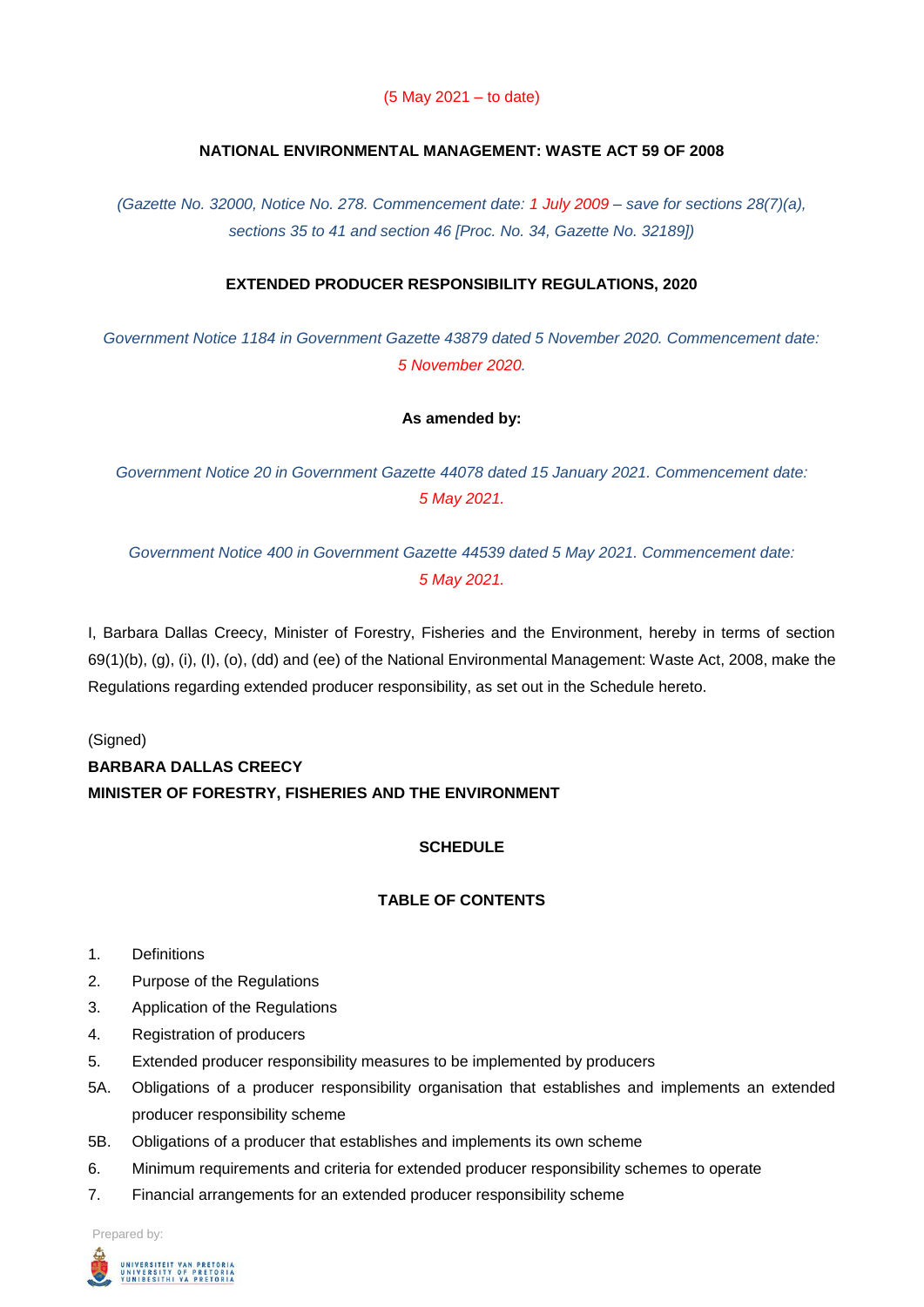#### Page 2 of 21

- 7A. Obligations of a producer that establishes and implements their own scheme
- 8. Monitoring, reporting and evaluation
- 9. Performance review of the extended producer responsibility scheme
- 10. Registration of producer responsibility organisation
- 11. Requirements for the producer responsibility organisation
- 12. Offences
- 13. Penalties
- 14. Short title and commencement

## **1. Definitions**

In these Regulations any word or expression to which a meaning has been assigned in the Act bears that meaning, and unless the context indicates otherwise –

**"brand owner"** means a person, category of persons or company who makes and/or sells any identified product under a brand label;

*(Definition of "brand owner" substituted by regulation 2(a) of GN 400 of 5 May 2021)*

**"circular economy"** means a regenerative system in which resource inputs and waste, emissions, and energy leakage are minimised by slowing, closing, and narrowing energy and material loops which can be achieved through long-lasting design, maintenance, repair, reuse, remanufacturing, refurbishing, and recycling and which is in contrast to a linear economy which is a 'take, make, dispose' model of production;

"**collection**" means the gathering of an identified product at the end of its life, at the place of its generation or storage by a waste picker, collector or reclaimer or service provider;

*(Definition of "collection" inserted by regulation 2(b) of GN 400 of 5 May 2021)*

"**collection service fee**" means the agreed fee payable to the waste collectors, reclaimers or pickers through the extended producer responsibility scheme;

*(Definition of "collection service fee" inserted by regulation 2(b) of GN 400 of 5 May 2021)*

"**Cost recovery**" means the recovery of operational and maintenance costs of the producer responsibility organisations, i.e. costs related to the collection, storage and treatment of waste products, as well as the administrative and awareness raising costs of the producer responsibility organisations.

*(Definition of "Cost recovery" inserted by regulation 2(b) of GN 400 of 5 May 2021)*

**"decent work"** ……….

*(Definition of "decent work" deleted by regulation 2(f) of GN 400 of 5 May 2021)*

**"department"** means the national Department responsible for the environment;

Prepared by: UNIVERSITEIT VAN PRETORIA<br>UNIVERSITY OF PRETORIA<br>YUNIBESITHI YA PRETORIA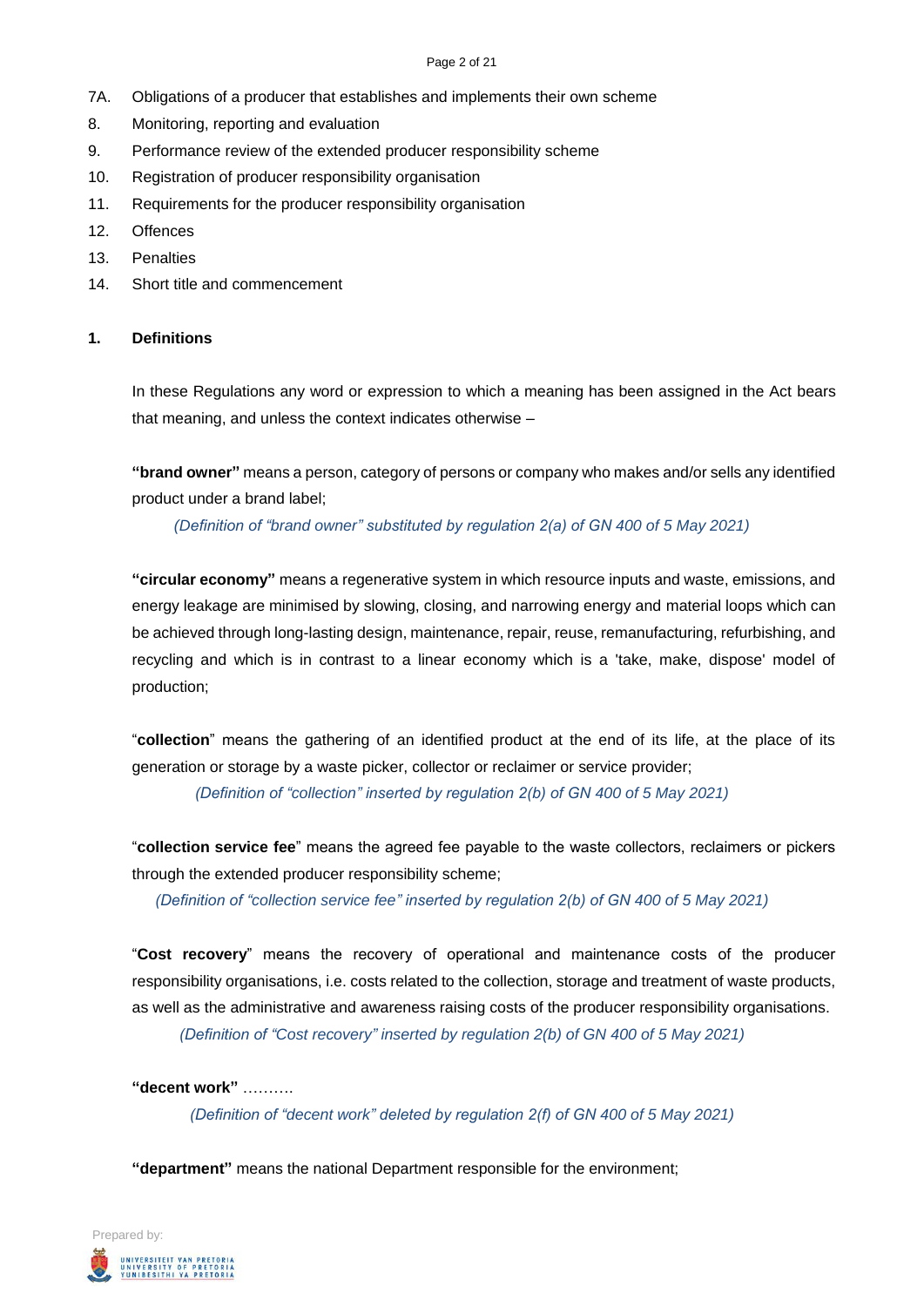#### Page 3 of 21

**"extended producer responsibility"** means that a producer's responsibility for an identified product is extended to the post-consumer stage of an identified product's life cycle;

*(Definition of "extended producer responsibility" substituted by regulation 2(a) of GN 400 of 5 May 2021)*

**"extended producer responsibility scheme"** means a system that puts into effect obligations under which producers take accountability in implementing extended producer responsibility;

**"free rider"** means a producer who benefits from the actions or efforts of another producer, in relation to an extended producer responsibility scheme without fully complying with the requirements of the extended producer responsibility scheme;

*(Definition of "free rider" substituted by regulation 2(a) of GN 400 of 5 May 2021)*

"**full cost**" means all the direct fixed and variable costs associated with the extended producer responsibility scheme on waste collection, storage, treatment and some administration and awareness raising costs;

*(Definition of "full cost" inserted by regulation 2(c) of GN 400 of 5 May 2021)*

"**identified products**" means products that are identified in terms of section 18(1)(a) of the Act and published in the Government *Gazette* by the Minister;

*(Definition of "identified products" inserted by regulation 2(c) of GN 400 of 5 May 2021)*

**"importer"** means a person or category of persons who brings identified products or items that contain identified products into the country from abroad and including but not limited to the one that first places them into the market for sale;

*(Definition of "importer" substituted by regulation 2(a) of GN 400 of 5 May 2021)*

**"interim performance report"** means a report to be submitted for the period 1 January until 30 June;

"**nett cost**" means the full cost less the revenue from the sales of the collected material; *(Definition of "nett cost" inserted by regulation 2(d) of GN 400 of 5 May 2021)*

**"producer"** means any person or category of persons, including a brand owner, who is engaged in the commercial manufacture, conversion, refurbishment (where applicable) or import of new or used identified products as identified by the Minister by Notice in the Government *Gazette* in terms of section 18(1) of the Act, and a producer includes, where relevant, the same as defined in the specific section 18 Notice for each of the identified products as gazetted by the Minister in terms of section 18(1) and (2) of the Act;

*(Definition of "producer" substituted by regulation 2(a) of GN 400 of 5 May 2021)*

**"producer responsibility organisation"** means a not-for-profit organisation established by producers or any person operating in any of the industrial sectors covered in the Notices published in terms of the

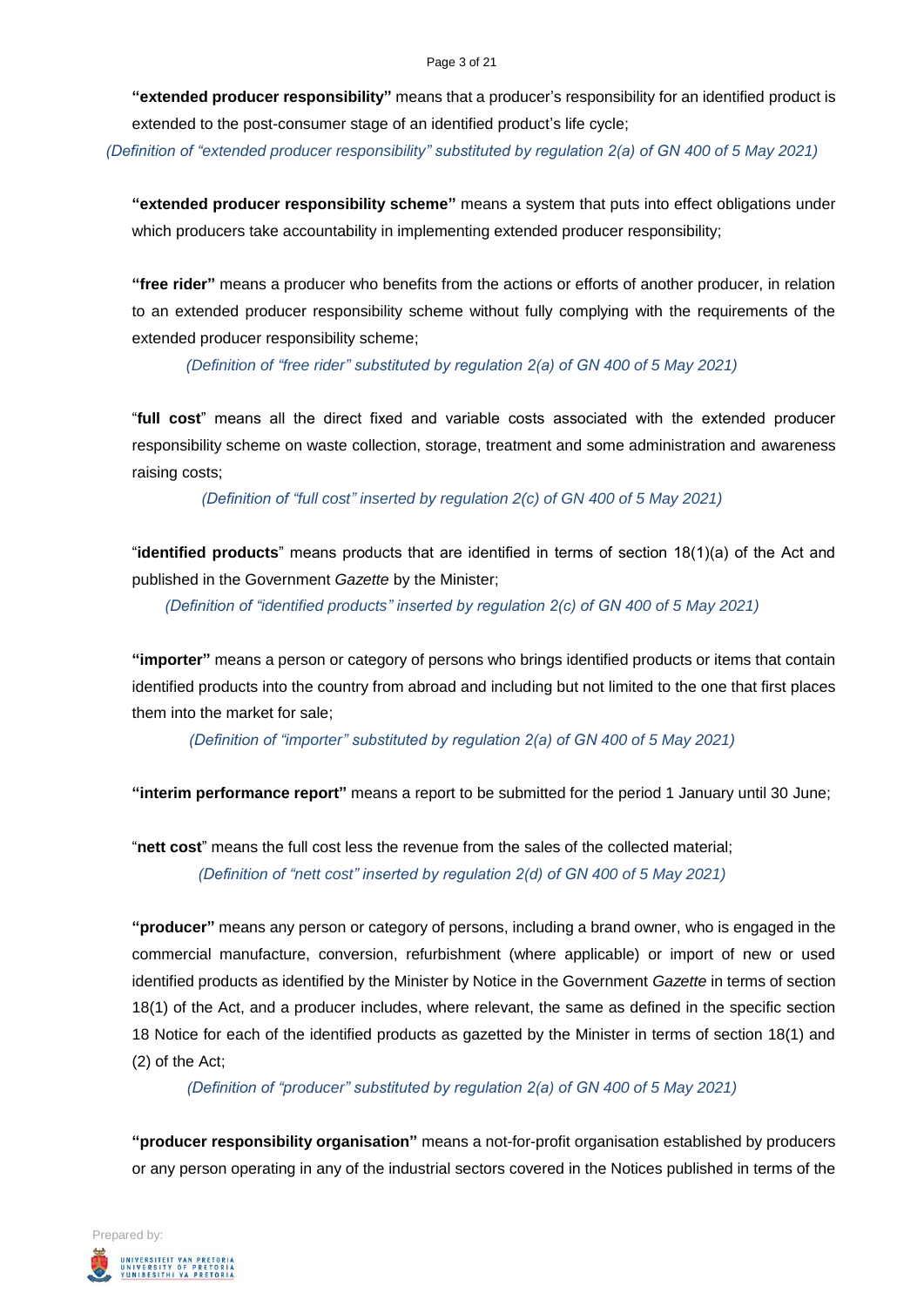#### Page 4 of 21

Act to support the implementation of their extended producer responsibility scheme and may represent either individual or collective producers;

**"refurbishment"** ……….

*(Definition of "refurbishment" deleted by regulation 2(f) of GN 400 of 5 May 2021)*

**"small business"** carries the meaning as defined in the National Small Business Act, 1996 (Act No. 102 of 1996);

"**Waste picker**" means a person who collects identified products from residential and commercial waste bins, landfill sites and open spaces in order to revalue them and generate an income;

*(Definition of "Waste picker" inserted by regulation 2(e) of GN 400 of 5 May 2021)*

**"the Act"** means the National Environmental Management: Waste Act, 2008 (Act No. 59 of 2008); and

## **"waste collection"** ……….

*(Definition of "waste collection" deleted by regulation 2(f) of GN 400 of 5 May 2021)*

# **2. Purpose of the Regulations**

The purpose of these Regulations is –

- (1) to provide the framework for the development, implementation, monitoring and evaluation of extended producer responsibility schemes by producers in terms of section 18 of the Act;
- (2) to ensure the effective and efficient management of the identified product at the end of its life; and *(Regulation 2(2) substituted by regulation 3 of GN 400 of 5 May 2021)*
- (3) to encourage and enable the implementation of the circular economy initiatives.

# **3. Application of the Regulations**

These Regulations –

- (1) apply to the identified products in terms of section 18(1)(a) of the Act and to the producers of those identified products published in the Government *Gazette* by the Minister; *(Regulation 3(1) substituted by regulation 4(a) of GN 400 of 5 May 2021)*
- (2) apply to the identified products in terms of section 18(1)(a) of the Act and to the producers of those identified products published in the Government *Gazette* by the Minister, that were placed on the market prior to these Regulations coming into effect; and

*(Regulation 3(2) substituted by regulation 4(b) of GN 400 of 5 May 2021)*

Prepared by: UNIVERSITEIT VAN PRETORI<br>UNIVERSITY OF PRETORI<br>YUNIBESITHI YA PRETORI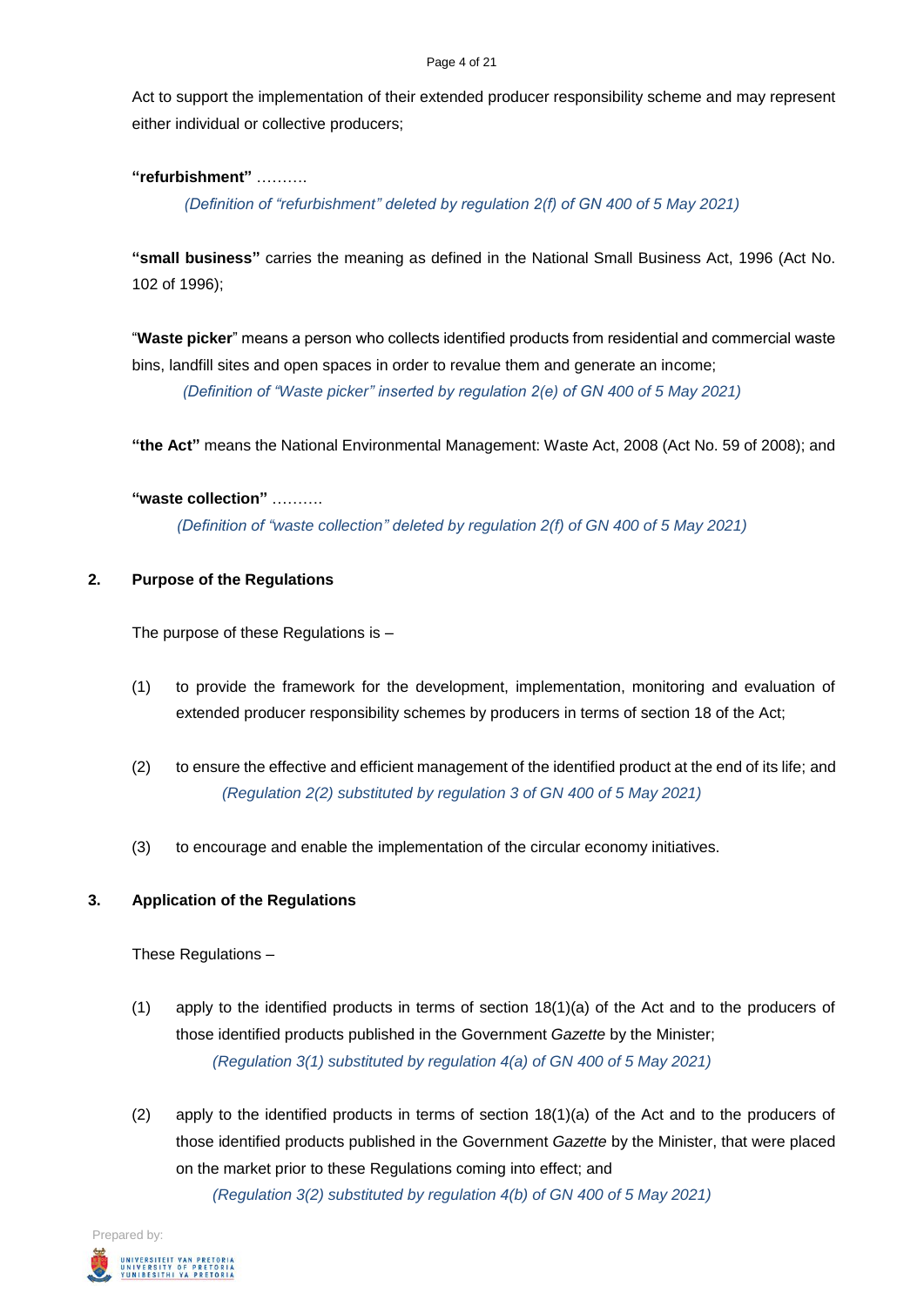(3) do not apply to the identified products in terms of section 18(1)(a) of the Act and to the producers of those identified products published in the Government *Gazette* by the Minister, to that portion which is exported only or that produce the identified products for export purposes only. *(Regulation 3(3) inserted by regulation 4(c) of GN 400 of 5 May 2021)*

#### **4. Registration of producers**

(1) All existing producers of identified products, at the time these Regulations come into effect, must register with the department within 6 months of the publication of the Government Notice in the Government *Gazette* in terms of section 18(1) of the Act by completing the on line registration process accessible via the South African Waste Information Centre website [\(www.sawic.environment.gov.za\)](http://www.sawic.environment.gov.za/).

> *(Regulation 4(1) substituted by regulation 2 of GN 20 dated 15 January 2021) (Regulation 4(1) substituted by regulation 5(a) of GN 400 of 5 May 2021)*

(2) All new producers of identified products, who commence producing after these Regulations come into effect, must register with the department within 3 months of being established, by completing the on line registration process accessible via the South African Waste Information Centre website [\(www.sawic.environment.gov.za\)](http://www.sawic.environment.gov.za/).

*(Regulation 4(2) substituted by regulation 5(b) of GN 400 of 5 May 2021)*

(3) The department must consider all producer registration application forms and issue a registration number for each producer that has submitted such form, within 30 days of receipt of a form in which all sections are correctly completed.

#### **5. Extended producer responsibility measures to be implemented by producers**

- (1) The producer of a product or class of products, as identified by the Minister in terms of section 18(1) of the Act, must –
	- (a) establish and implement an extended producer responsibility scheme that includes the entire value chain or join another extended producer responsibility scheme that includes the entire value chain or appoint a producer responsibility organisation to establish and implement an extended producer responsibility scheme that includes the entire value chain;
	- (b) be accountable for the operation and performance of their extended producer responsibility scheme;
	- $(c)$  ………

*(Regulation 5(1)(c) deleted by regulation 6(f) of GN 400 of 5 May 2021)*

(d) ……….

Prepared by: .<br>UNIVERSITEIT VAN PRETORIA<br>YUNIBESITHI YA PRETORIA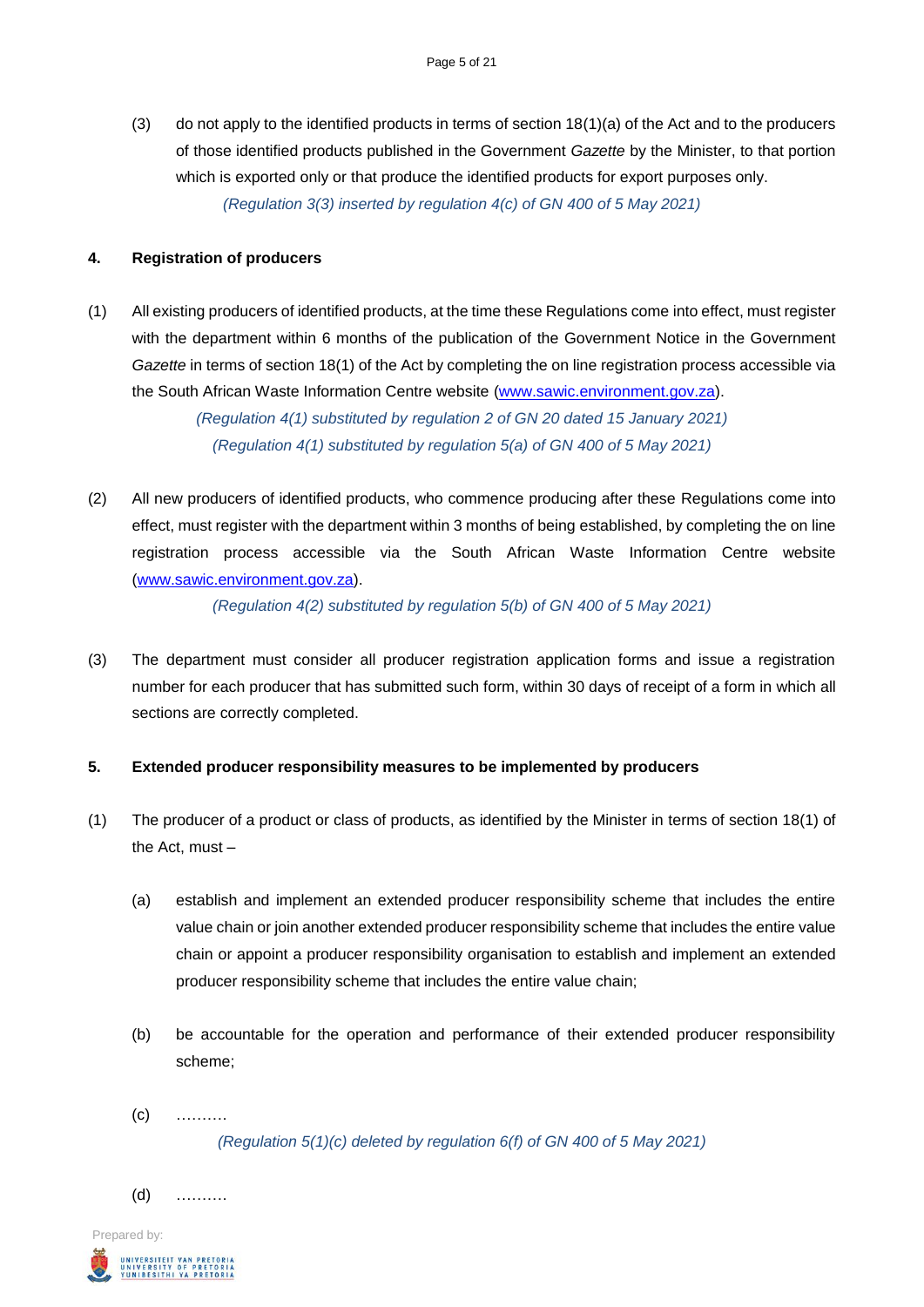#### Page 6 of 21

*(Regulation 5(1)(d) deleted by regulation 6(f) of GN 400 of 5 May 2021)*

- (e) ………. *(Regulation 5(1)(e) deleted by regulation 6(f) of GN 400 of 5 May 2021)* (f) ………. *(Regulation 5(1)(f) deleted by regulation 6(f) of GN 400 of 5 May 2021)* (g) ………. *(Regulation 5(1)(g) deleted by regulation 6(f) of GN 400 of 5 May 2021)* (h) ………. *(Regulation 5(1)(h) deleted by regulation 6(f) of GN 400 of 5 May 2021)* (i) ………. *(Regulation 5(1)(i) deleted by regulation 6(f) of GN 400 of 5 May 2021)* (j) ………. *(Regulation 5(1)(j) deleted by regulation 6(f) of GN 400 of 5 May 2021)* (k) conduct a life cycle assessment, in relation to the identified product, in accordance with the applicable standards within 5 years of implementation of their extended producer responsibility scheme; *(Regulation 5(1)(k) substituted by regulation 6(a) of GN 400 of 5 May 2021)*
- (I) through the life cycle assessment as a minimum focus on the following:
	- (i) Minimisation of material used in the identified product;
	- (ii) Design of the product to facilitate reuse, recycling or recovery, without compromising the functionality of the product; and
	- (iii) Reduction of environmental toxicity of the resulting post-consumer waste stream; *(Regulation 5(1)(l) substituted by regulation 6(b) of GN 400 of 5 May 2021)*
- (m) ………. *(Regulation 5(1)(m) deleted by regulation 6(f) of GN 400 of 5 May 2021)*
- $(n)$  ……… *(Regulation 5(1)(n) deleted by regulation 6(f) of GN 400 of 5 May 2021)*

(o) ……….

Prepared by:

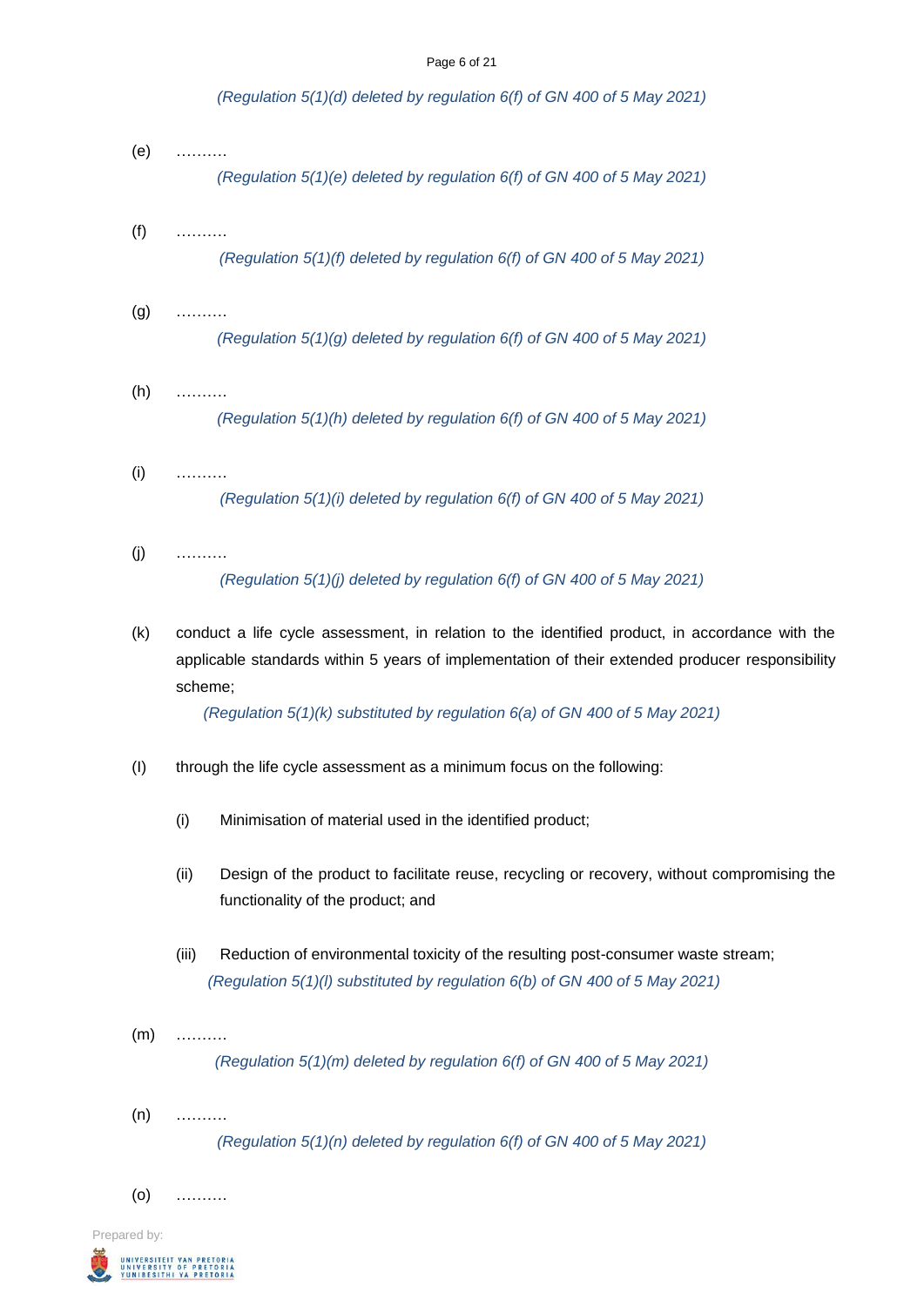#### Page 7 of 21

*(Regulation 5(1)(o) deleted by regulation 6(f) of GN 400 of 5 May 2021)*

- (p) ………. *(Regulation 5(1)(p) deleted by regulation 6(f) of GN 400 of 5 May 2021)* (q) ………. *(Regulation 5(1)(q) deleted by regulation 6(f) of GN 400 of 5 May 2021)*  $(r)$  ……… *(Regulation 5(1)(r) deleted by regulation 6(f) of GN 400 of 5 May 2021)* (s) ………. *(Regulation 5(1)(s) deleted by regulation 6(f) of GN 400 of 5 May 2021)*  $(t)$  ……… *(Regulation 5(1)(t) deleted by regulation 6(f) of GN 400 of 5 May 2021)* (u) ………. *(Regulation 5(1)(u) deleted by regulation 6(f) of GN 400 of 5 May 2021)*
- (v) ………. *(Regulation 5(1)(v) deleted by regulation 6(f) of GN 400 of 5 May 2021)*
- (w) collaborate as producers of an identified product and in consultation with the Department responsible for Trade, Industry and Competition, to develop a broad-based black economic empowerment transformation charter with targets, timelines and implementation measures, within two years of the publishing of the Notice, which transformation charter must comply with section 9(1) of the Broad-Based Black Economic Empowerment Act, 2003 (Act 53 of 2003) and must include a special focus on women, youth and people living with disabilities; *(Regulation 5(1)(w) substituted by regulation 6(c) of GN 400 of 5 May 2021)*
- $(x)$  ……… *(Regulation 5(1)(x) deleted by regulation 6(f) of GN 400 of 5 May 2021)*
- (y) where specified in the section 18(1) Notices, implement mandatory take back of their identified products at the end of their lives; and *(Regulation 5(1)(y) substituted by regulation 6(d) of GN 400 of 5 May 2021)*
- (z) implement environmental labels and declaration for the identified products in accordance with SANS 14021 and SANS 14024 within a period of 3 years. *(Regulation 5(1)(z) substituted by regulation 6(e) of GN 400 of 5 May 2021)*

Prepared by: UNIVERSITEIT VAN PRETORI.<br>UNIVERSITY OF PRETORI.<br>YUNIBESITHI YA PRETORI.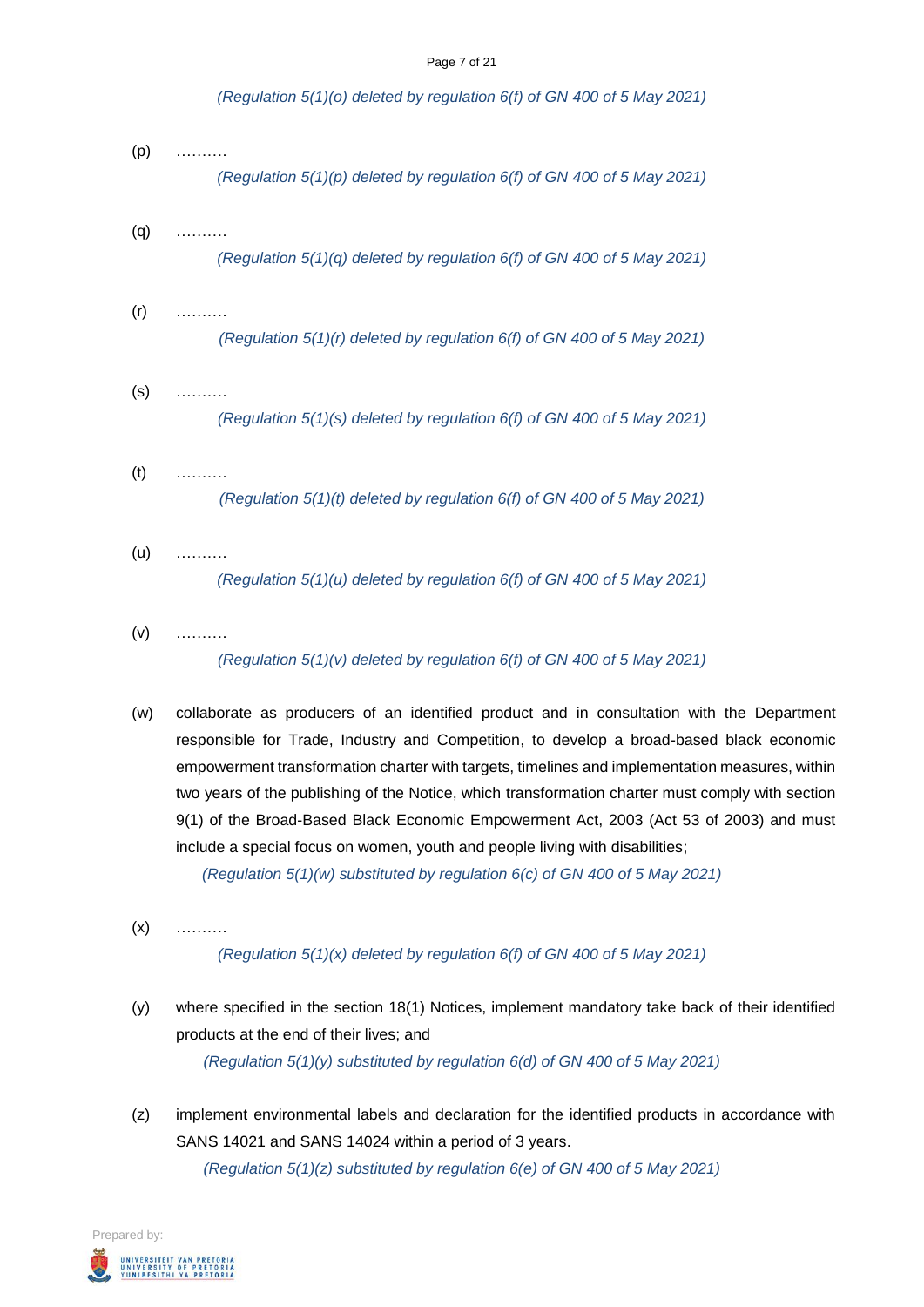# **5A. Obligations of a producer responsibility organisation that establishes and implements an extended producer responsibility scheme**

- (1) The producer responsibility organisation must—
	- (a) develop and maintain a system to collect the extended producer responsibility fees;
	- (b) conduct internal biannual financial audits and make these audit reports available to the department upon request;
	- (c) make the internal biannual audit reports available to the external auditor;
	- (d) appoint an independent financial auditor to annually—
		- (i) conduct an external audit of the financial records; and
		- (ii) include the internal biannual audit findings in the annual audit report;
	- (e) submit this annual audit report to the Department within 60 days after finalisation of the audit, which annual audit report will be uploaded onto the South African Waste Information Centre (SAWIC) for public access;
	- (f) develop and maintain a register of its members, in the event that the scheme has two or more members;
	- (g) collect, record, manage and submit data to the South African Waste Information System as required in regulation 8 of these Regulations;
	- (h) by agreement with the board of directors, contract with the existing downstream value chain before outsourcing;
	- (i) contract for the collection, recycling and recovery of the identified products, if outsourced, through a fair and transparent process;
	- (j) keep records of the quantity of identified products:
		- (i) placed on the market by members of the producer responsibility organisation;
		- (ii) collected;
		- (iii) sorted;

Prepared by: UNIVERSITEIT VAN PRETORIA<br>UNIVERSITY OF PRETORIA<br>YUNIBESITHI YA PRETORIA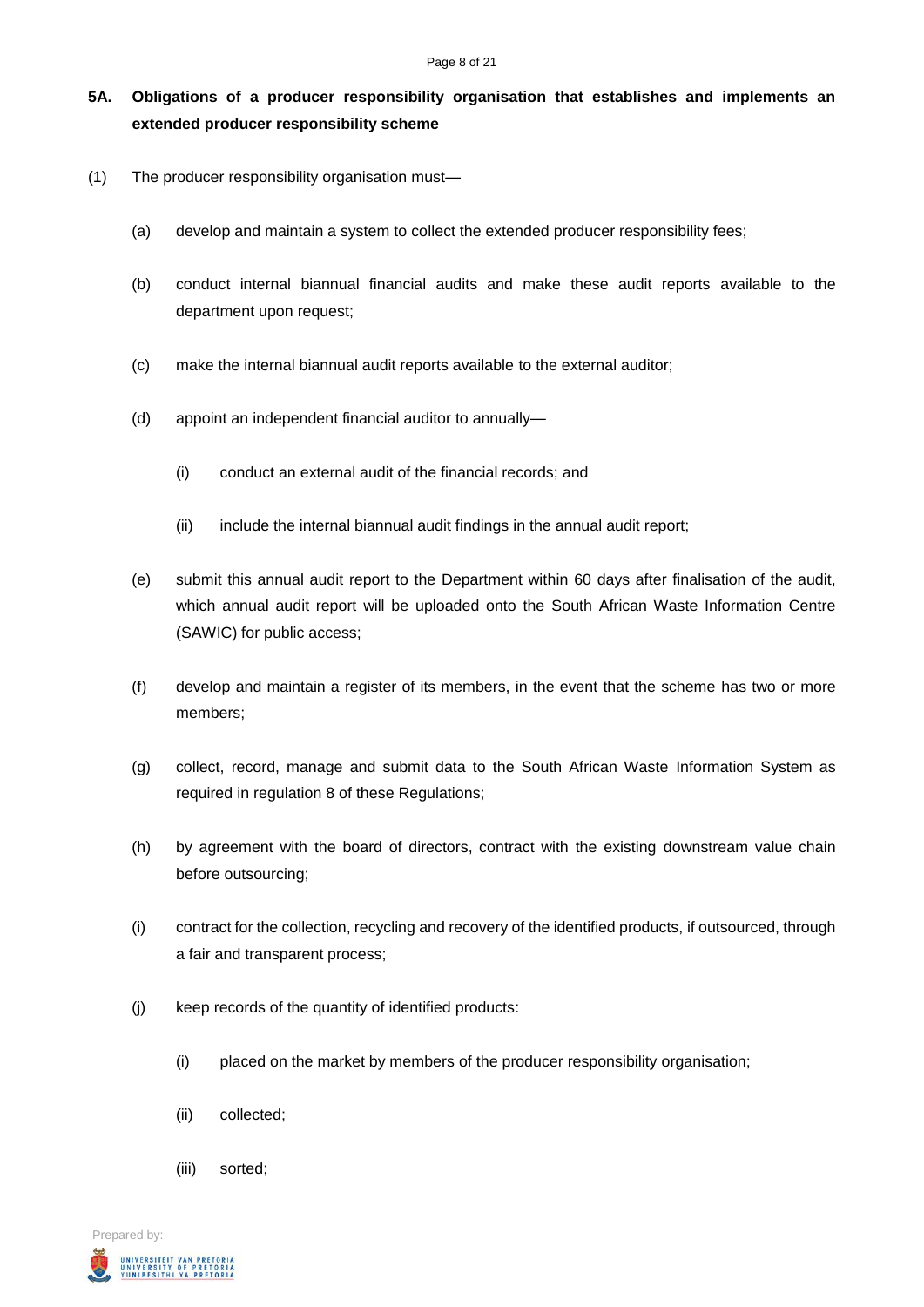- (iv) recycled; and
- (v) recovered;
- (k) manage services that have been awarded to service providers in particular, these services include the fulfilment of collection and recycling by waste management companies;
- (I) co-operate with all municipalities (where applicable), within 3 years of implementation of their extended producer responsibility scheme, to increase the recovery of identified products from municipal waste;
- (m) integrate informal waste collectors, reclaimers and pickers into the post-consumer collection value chain;
- (n) develop and establish secondary markets for recycled content;
- (o) utilise new and existing infrastructure across extended producer responsibility schemes in a collaborative manner where feasible, or establish and operate new infrastructure within 3 years after completion of feasibility studies, where the initial feasibility study must be undertaken within 2 years of implementation of the extended producer responsibility scheme, that identifies the need for additional infrastructure;
- (p) compensate waste collectors, reclaimers or pickers, who register with the National Registration Database, for collection services and environmental benefits, through the collection service fee by November 2022. The collection service fee and the National Registration Database shall be reviewed annually by the national Department responsible for Environmental Affairs;
- (q) implement transformation within those entities with whom they contract, with a special focus on women, youth and persons living with disabilities; and
- (r) prioritise the promotion of small businesses and entrepreneurs with a special focus on women, youth and persons living with disabilities.

# *(Regulation 5A inserted by regulation 6(g) of GN 400 of 5 May 2021)*

## **5B. Obligations of a producer that establishes and implements its own scheme**

- (1) The producer that establishes and implements their own scheme must
	- (a) allocate funding for implementation of the extended producer responsibility scheme;

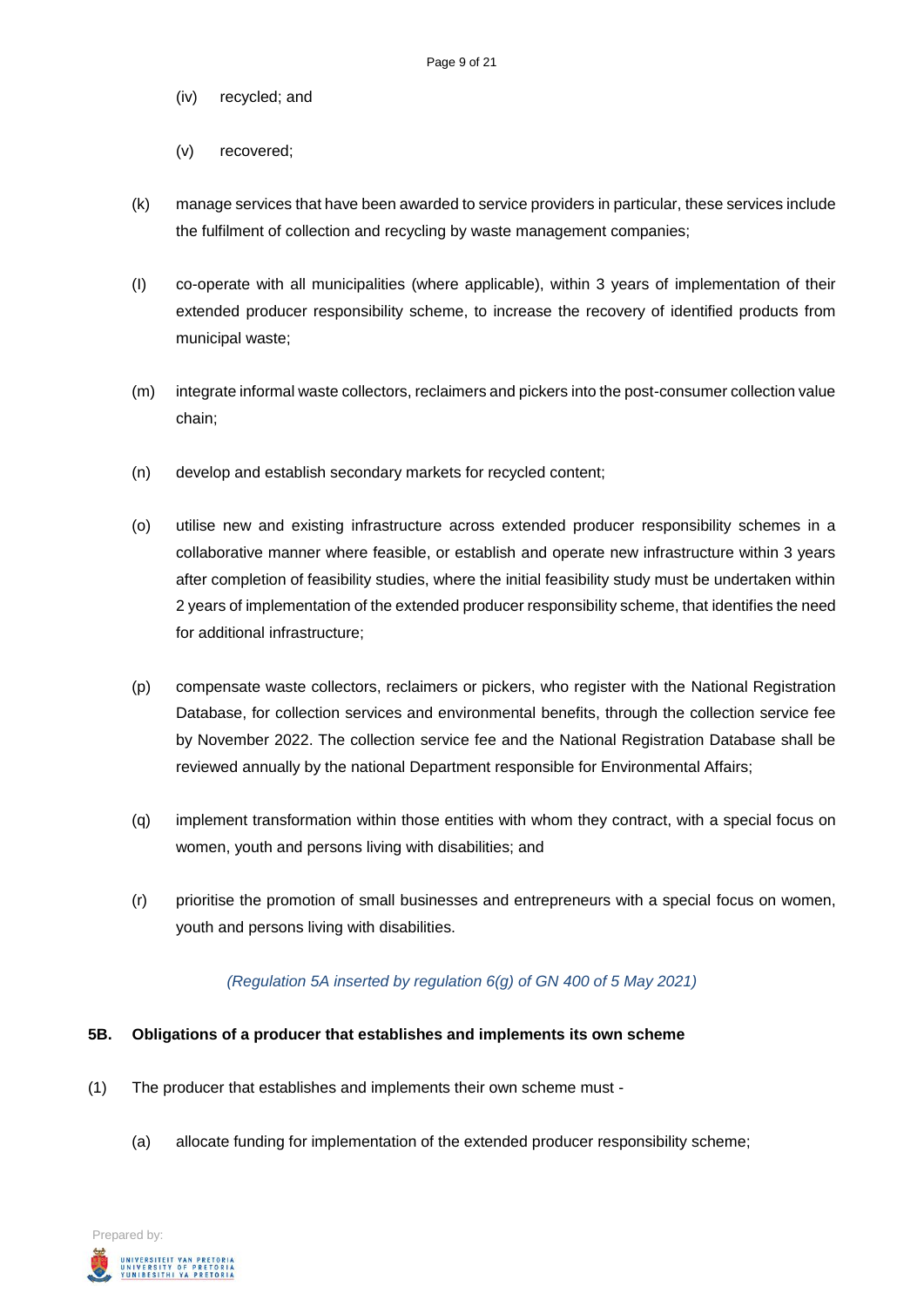- (b) conduct internal biannual financial audits and make these audit reports available to the department upon request;
- (c) make the internal biannual audit reports available to the external auditor;
- (d) appoint an independent financial auditor to annually:
	- (i) conduct an external audit of the financial records; and
	- (ii) include the internal biannual audit findings in the annual audit report;
- (e) submit this annual audit report to the Department within 60 days after finalisation of the audit, which annual audit report will be uploaded onto the South African Waste Information Centre (SAWIC) for public access;
- (f) collect, record, manage and submit data to the South African Waste Information System as required in regulation 8 of these Regulations;
- (g) where external services are required, contract with the existing downstream value chain before outsourcing, where the value chain comprises the collection of the identified products, sorting and processing thereof;
- (h) where external services are required, contract for the collection, recycling and recovery of the identified products, if outsourced, through a fair and transparent process;
- (i) keep record of quantity of identified products:
	- (i) placed on the market by the producer;
	- (ii) collected;
	- (iii) sorted;
	- (iv) recycled; and
	- (v) recovered;
- (j) manage services that have been awarded to service providers in particular, these services include the fulfilment of collection and recycling by waste management companies;

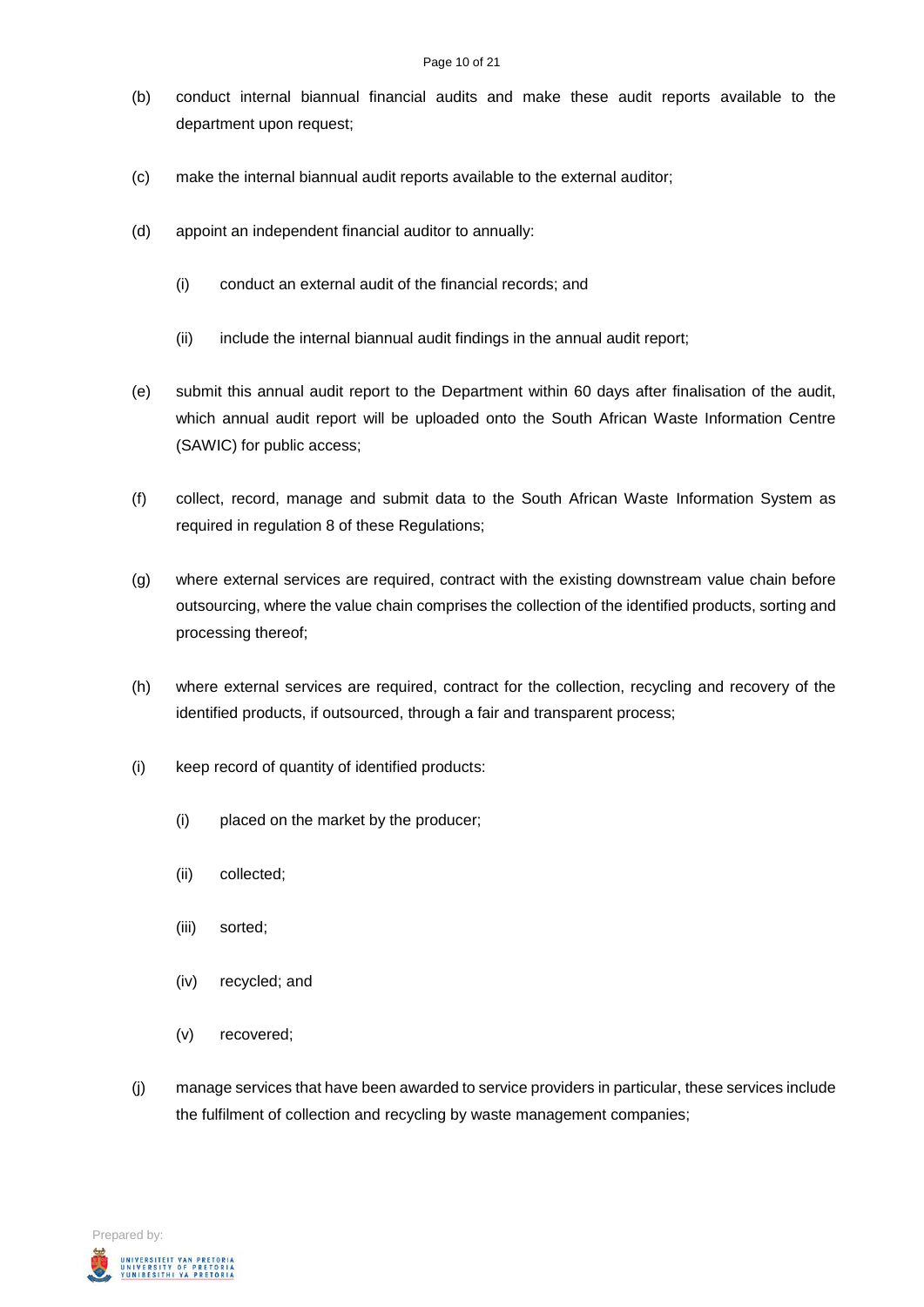- (k) co-operate with all municipalities (where applicable), within 3 years of implementation of their extended producer responsibility scheme, to increase the recovery of identified products from municipal waste;
- (l) integrate informal waste collectors, reclaimers and pickers into the post-consumer collection value chain;
- (m) develop and establish secondary markets for recycled content;
- (n) utilise new and existing infrastructure across extended producer responsibility schemes in a collaborative manner where feasible, or establish and operate new infrastructure within 3 years after completion of feasibility studies, where the initial feasibility study must be undertaken within 2 years of implementation of the extended producer responsibility scheme, that identifies the need for additional infrastructure;
- (o) prioritise the promotion of small businesses and entrepreneurs with a special focus on women, youth and persons living with disabilities;
- (p) compensate informal waste collectors, reclaimers and pickers, who register with the National Registration Database, for collection services and environmental benefits, through the collection service fee by November 2022. The collection service fee shall be reviewed annually by the Department of Environment, Forestry and Fisheries; and
- (q) implement transformation within those entities with whom they contract, with a special focus on women, youth and persons living with disabilities.

# *(Regulation 5B inserted by regulation 6(g) of GN 400 of 5 May 2021)*

## **6. Minimum requirements and criteria for extended producer responsibility schemes to operate**

The extended producer responsibility scheme contemplated in these Regulations must as a minimum include requirements for –

- (1) cleaner production measures that must include as a minimum but not limited to  $-$ 
	- (a) design for recyclability; and
	- (b) waste minimisation or waste avoidance;
- (2) waste reduction including as a minimum but not limited to  $-$ 
	- (a) composition of products; or

Prepared by: UNIVERSITEIT VAN PRETOR<br>UNIVERSITY OF PRETOR<br>YUNIBESITHI YA PRETOR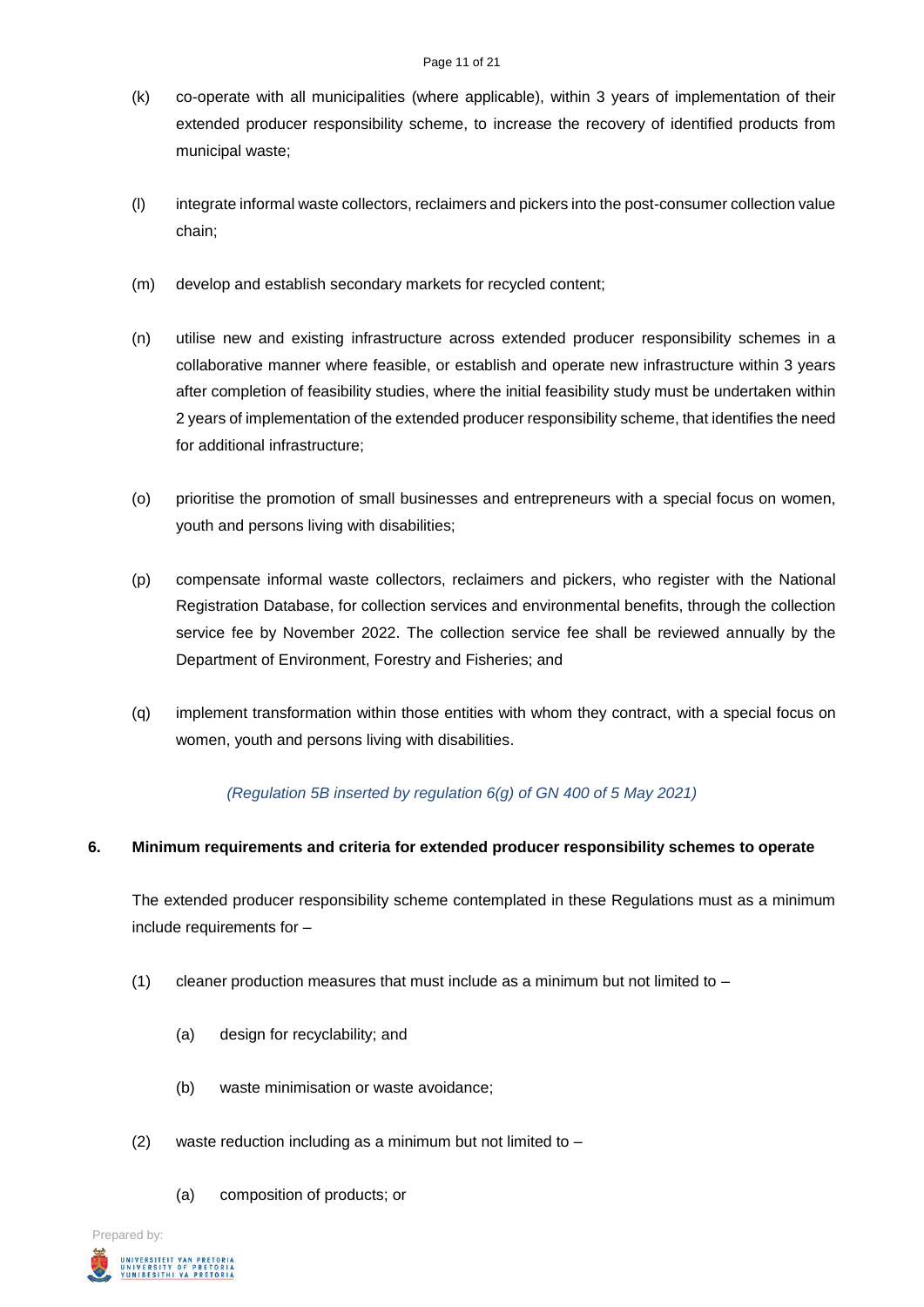- (b) volume of products; or
- (c) weight of products to be restricted and reduced with associated timeframes;
- (3) reuse;
- (4) recycling;
- (5) recovery for beneficial use;
- (6) treatment;
- (7) disposal;
- (8) implementation and reporting on the following requirements to complement the scheme
	- (a) minimum recycled content standards;
	- (b) secondary materials utilisation rate; and
	- (c) recovery rates; and
- (9) compliance with the requirements for programmes planned to contribute to government priorities, including but not limited to—
	- (a) iob creation; and
	- (b) inclusive economic growth. *(Regulation 6(9) substituted by regulation 7(a) of GN 400 of 5 May 2021)*

## **7. Financial arrangements for an extended producer responsibility scheme**

(1) The producer responsibility organisation that establishes and implements an extended producer responsibility scheme must, together with its members, determine the proposed extended producer responsibility fee and apply the extended producer fee proportionally to all members based on the identified products placed on the market.

*(Regulation 7(1) substituted by regulation 8(a) of GN 400 of 5 May 2021)*

(2) The proposed extended producer responsibility fee must be submitted electronically to the Minister, including the motivation, justification and any other relevant information, who must obtain concurrence

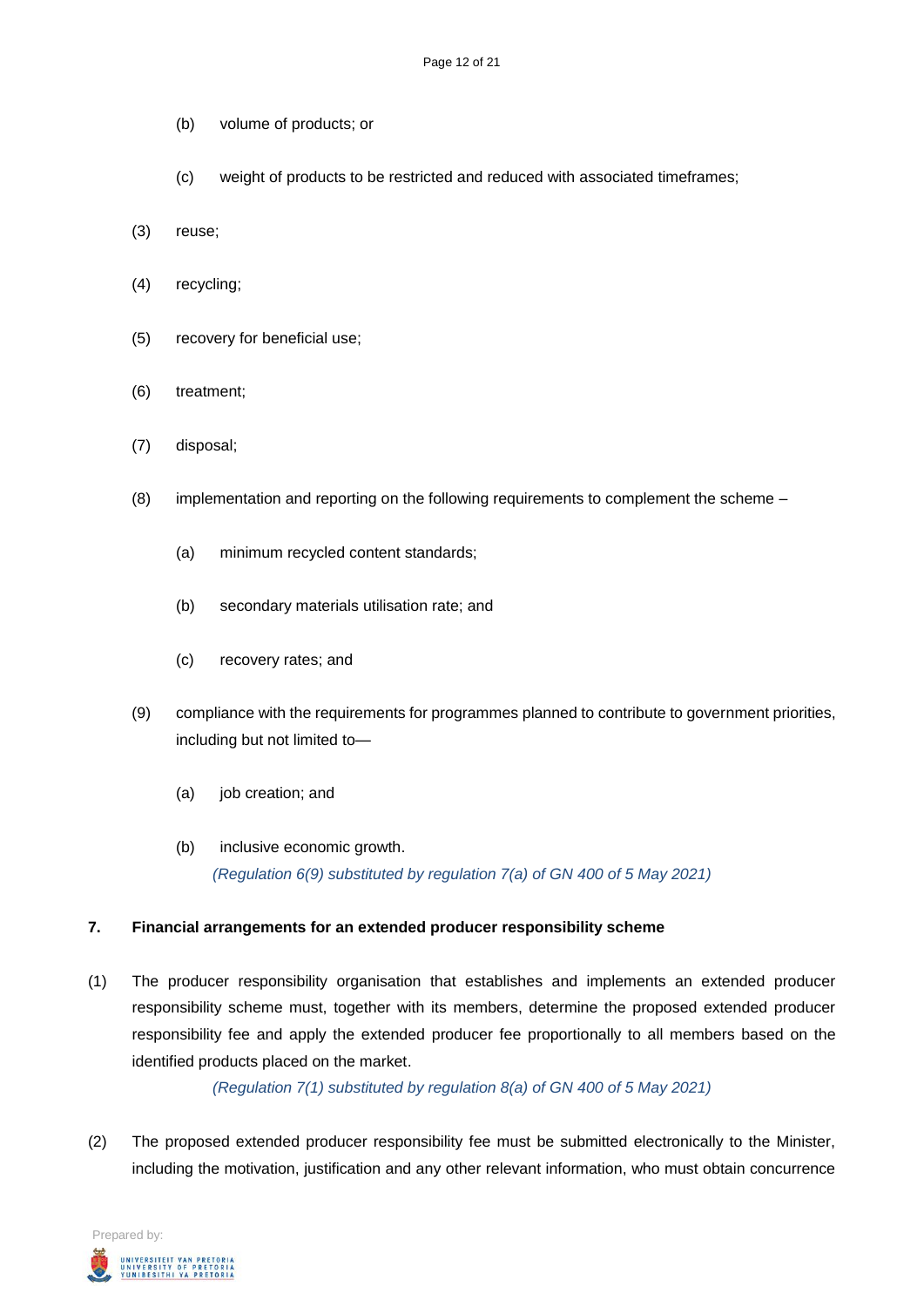#### Page 13 of 21

on the proposed extended producer responsibility fee from the Minister responsible for finance within 60 days of submission.

## *(Regulation 7(2) substituted by regulation 8(b) of GN 400 of 5 May 2021)*

- (3) The extended producer responsibility fee must be based on nett cost recovery including a differentiated rate per item category, of each product or class of product, which must be paid by a producer to fund extended producer responsibility schemes and be dependent on the following:
	- (a) weight of product;
	- (b) ease of recyclability;
	- (c) current demand for the material for recycling purposes;
	- (d costs for establishing a collection system for the identified products;
	- (e) collection, transport, storage and treatment costs for separately collected waste;
	- (f) administrative costs;
	- (g) costs for public communication and awareness- raising (on waste prevention, litter reduction, separate collection, etc.);
	- (h) costs for the appropriate surveillance of the system (including auditing); and
	- (i) less revenues from recycled material sales. *(Regulation 7(3) substituted by regulation 8(c) of GN 400 of 5 May 2021)*
- (4) The latest extended producer responsibility fee must, at all times, be publicly available on the website of the producer responsibility organisation.

*(Regulation 7(4) substituted by regulation 8(d) of GN 400 of 5 May 2021)*

- (5) The producer responsibility organisation that establishes and implements an extended producer responsibility scheme must submit, to the department, an annual financial plan and an annual budget –
	- (a) within 60 days of implementation for the first year of implementation or within 60 days of implementation, in the event that implementation occurs after 30 June in the first year, for the following year; and
	- (b) by 30 November for the following year. *(Regulation 7(5) substituted by regulation 8(e) of GN 400 of 5 May 2021)*

Prepared by: .<br>UNIVERSITEIT VAN PRETORI<br>YUNIBESITHI YA PRETORI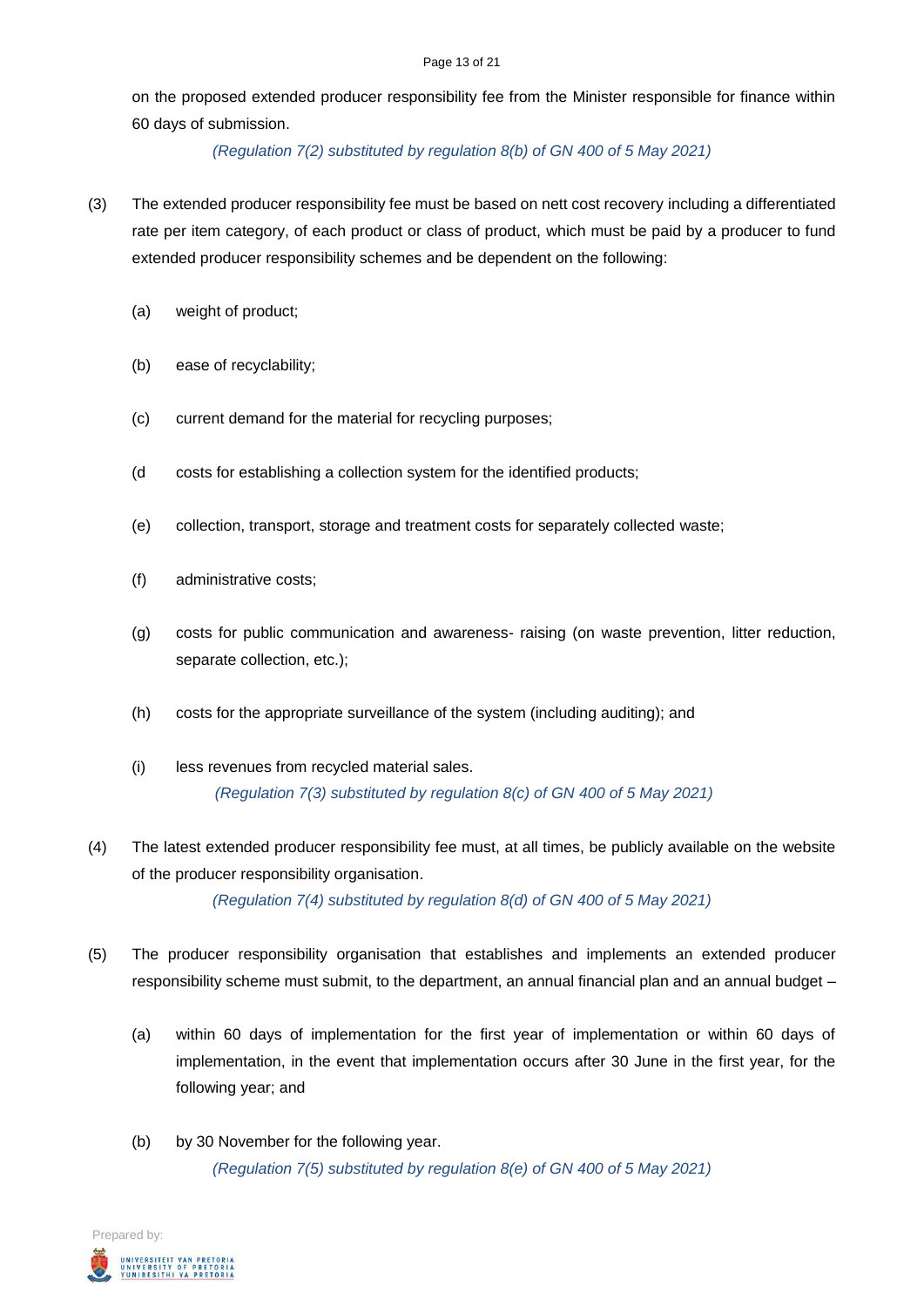- (6) The annual financial plan and annual budget must include, as a minimum, the following information:
	- (a) Estimated revenue (extended producer responsibility fees) from the various product streams;
	- (b) The manner in which the contributions (extended producer responsibility fees) are calculated and assessed;
	- (c) the total amount of the contributions (extended producer responsibility fees) that cover the nett cost of the obligations incumbent on the producer responsibility organisation applying for registration;

*(Regulation 7(6)(c) substituted by regulation 8(f) of GN 400 of 5 May 2021)*

- (d) The revenue collection method for each product stream;
- (e) The conditions and procedures for revising the contributions to reflect changes in the obligations incumbent on the registered producer under this Regulations; and
- (f) The methodology for allocating and disbursing revenue for implementing the extended producer responsibility scheme amongst the collection, waste minimisation, recycling, waste reuse and any other relevant component of the extended producer responsibility scheme.
- (7)
- (a) The administration cost of the EPR scheme will be limited to the following:
	- (i) Salaries of the producer responsibility organisation staff;
	- (ii) Overhead costs (utilities and rent); and
	- (iii) Information Technology and Systems.
- (b) The administration cost of the extended producer responsibility scheme must not exceed—
	- (i) 20% of the revenue collected in calendar year 1 of implementation;
	- (ii) 15% of the revenue collected in calendar year 2 of implementation; and
	- (iii) 12% of the revenue collected in calendar year 3 of implementation.
- (c) The administration fee must be reviewed in calendar year 3 of implementation and annually thereafter, and a Notice must be published in the Government *Gazette* by the Minister determining the administration fee for extended producer responsibility schemes.

*(Regulation 7(7) substituted by regulation 8(g) of GN 400 of 5 May 2021)*

Prepared by: UNIVERSITEIT VAN PRETOR<br>UNIVERSITY OF PRETOR<br>YUNIBESITHI YA PRETOR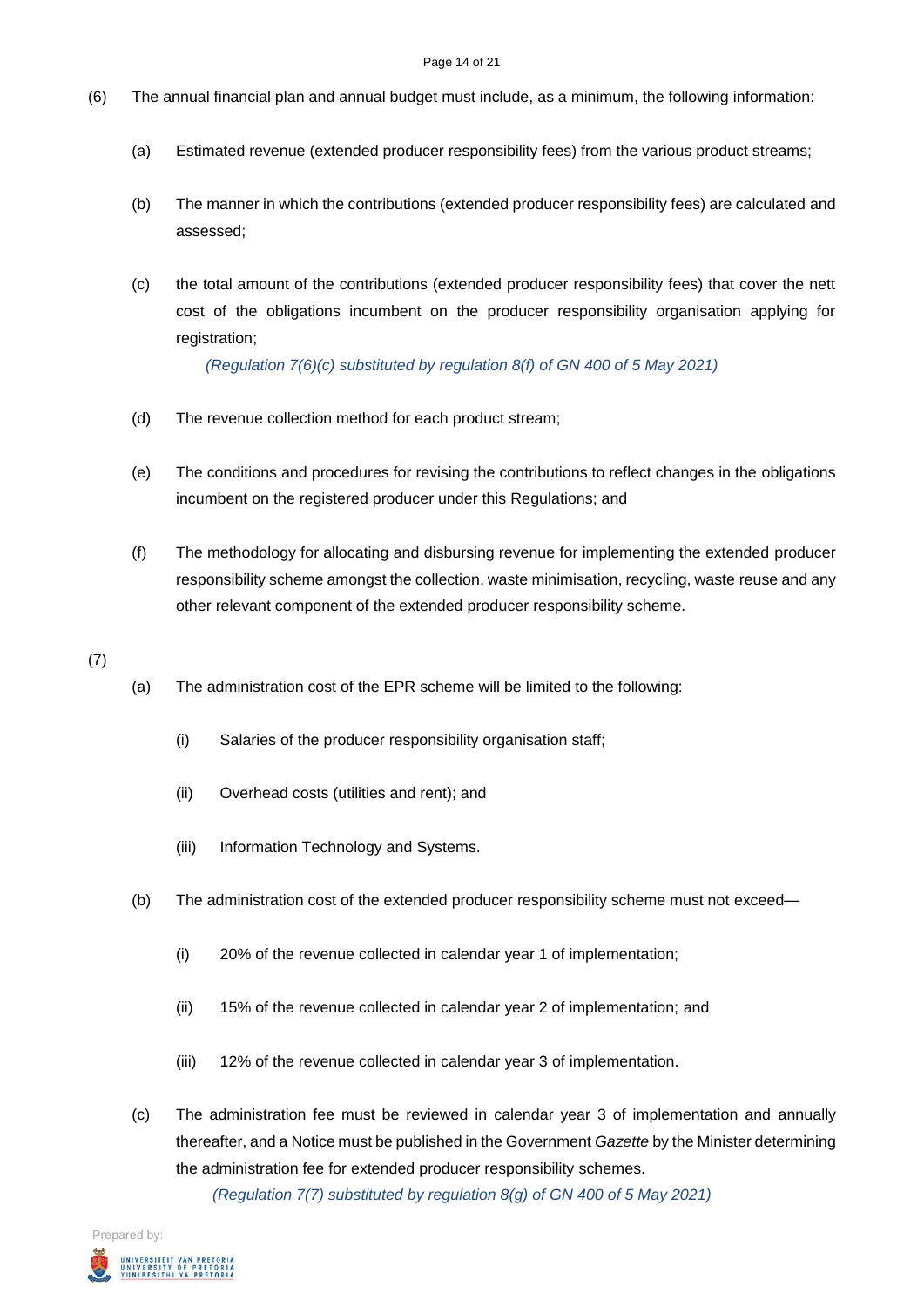(8) The administration fee must be reviewed in calendar year 2 of implementation, and a Notice must be published in the Government *Gazette* by the Minister prescribing the administration fee for extended producer responsibility schemes.

## **7A. Obligations of a producer that establishes and implements their own scheme**

- (1) The producer that establishes and implements their own scheme must determine and allocate appropriate extended producer responsibility funding, which will hereafter be referred to as an extended producer responsibility fee, and resources to ensure an effective extended producer responsibility scheme
- (2) The proposed extended producer responsibility fee, including the motivation, justification and any other relevant information, must be submitted electronically to the Minister who may obtain concurrence on the proposed extended producer responsibility fee from the Minister responsible for finance within 60 days of submission.
- (3) The extended producer responsibility fee must be equal to:
	- (a) costs for establishing a collection system for the identified products; plus
	- (b) collection, transport and treatment costs for separately collected waste; plus
	- (c) administrative costs; plus
	- (d) costs for public communication and awareness- raising (on waste prevention, litter reduction, separate collection; etc.); plus
	- (e) costs for the appropriate surveillance of the system (including auditing); and
	- (f) less revenues from recycled material sales;
- (4) The latest extended producer responsibility fee must, at all times, be publicly available on the Producer's website.
- (5) The producer that establishes and implements their own scheme must submit, to the department, an annual financial plan and an annual budget—
	- (a) within 60 days of implementation for the first year of implementation or within 60 days of implementation, in the event that implementation occurs after 30 June in the first year, for the following year; and

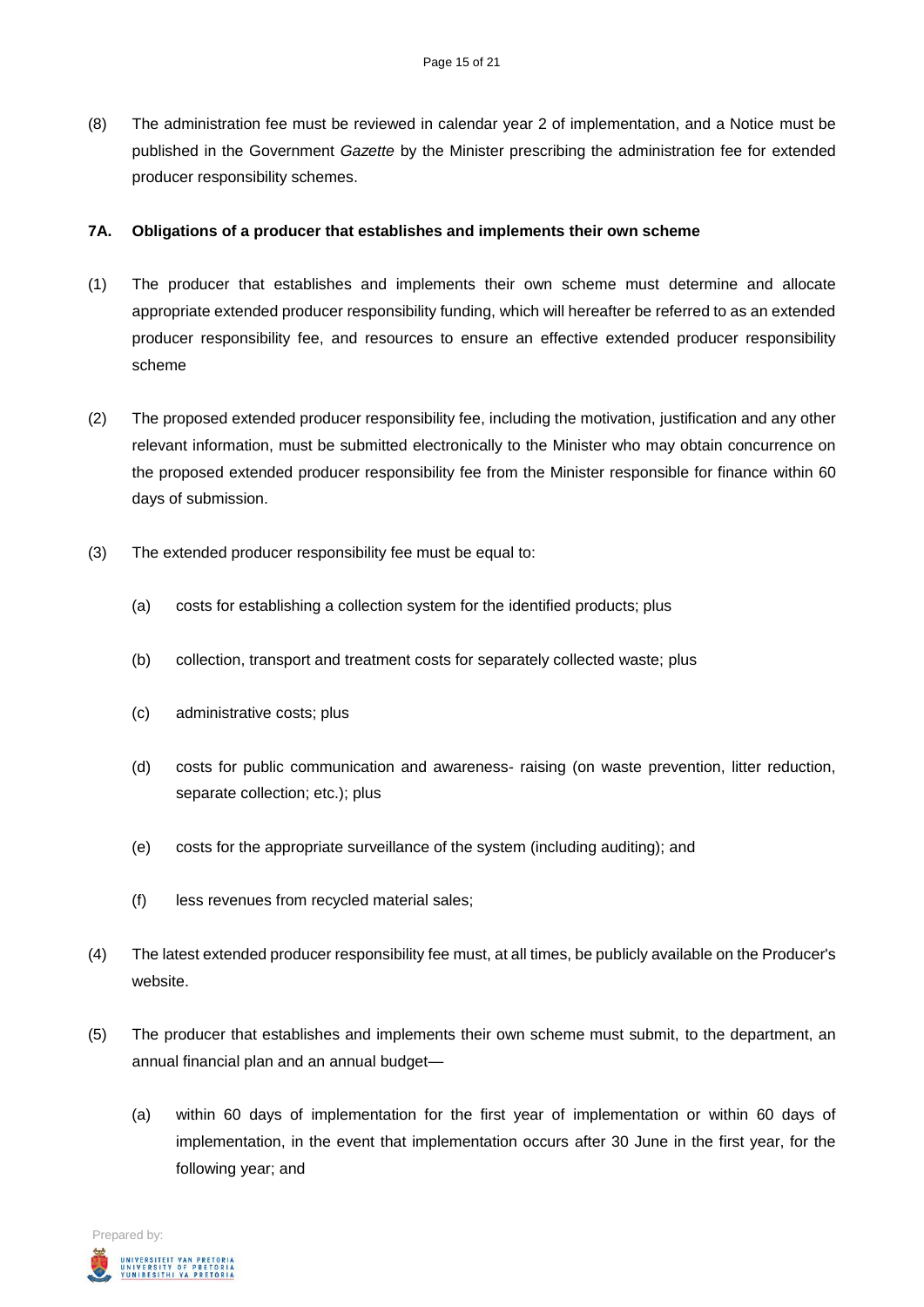#### *(Numbering as published in Government Gazette 44539)*

- (d) by 30 November for the following year.
- (6) The annual financial plan and annual budget must include, as a minimum, the following information:
	- (a) Extended producer responsibility fee allocation;
	- (b) The manner in which the extended producer responsibility fee is calculated;
	- (c) The total amount of the contributions (extended producer responsibility fees) that cover the nett cost of the obligations incumbent on the producer applying for registration;
	- (d) The conditions and procedures for revising the extended producer responsibility fee to reflect changes in the obligations incumbent on the registered producer under this Regulation; and
	- (e) The methodology for allocating and disbursing revenue for implementing the extended producer responsibility scheme amongst the collection, recycling, reuse and any other relevant component of the extended producer responsibility scheme.

## *(Regulation 7A inserted by regulation 8(h) of GN 400 of 5 May 2021)*

## **8. Monitoring, reporting and evaluation**

- (1) The following are the requirements for a producer responsibility organisation that implements an extended producer responsibility scheme:
	- (a) The producer responsibility organisation that establishes and implements their own scheme must submit an interim performance report on the scheme measured against the individual targets in the relevant published Government Notice in terms of Section 18(1) of the Act.
	- (b) The interim performance report must be submitted to the Department within four weeks of the conclusion of the 6 months period namely January to June of the calendar year, by the producer responsibility organisation, and the interim performance report must include the following but is not limited to:
		- (i) Unaudited interim performance against the published targets;
		- (ii) Unaudited breakdown of the allocation of the extended producer responsibility fee; and
		- (iii) Unaudited performance on all finance matters.

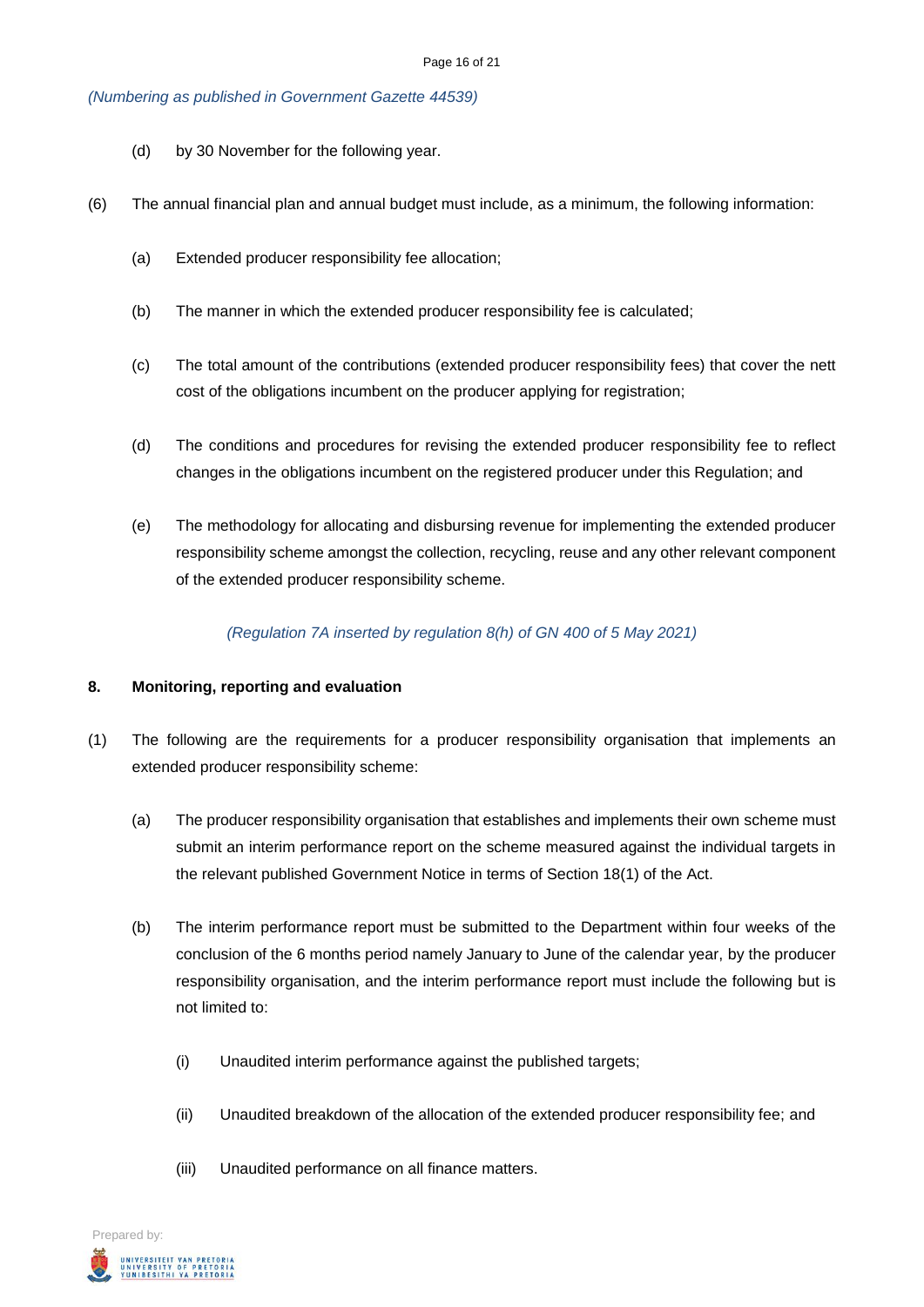#### Page 17 of 21

- (c) Annual performance audit reports must be submitted to the Department within 3 months of the conclusion of the year end, which is on 31 December.
- (d) An annual external performance audit report must be submitted to the Department containing the following minimum requirements:
	- (i) Performance against the published targets;
	- (ii) Breakdown of the allocation of the extended producer responsibility fee;
	- (iii) Performance on all finance matters;
	- (iv) Governance report; and
	- (v) Number of jobs created.
- (e) All producer responsibility organisation that establish and implement their own scheme and a producer who establish and implement their own scheme must record and report, as a minimum on an annual basis, to the South African Waste Information System the quantities of the identified product that are:
	- (i) placed on the market by members of the producer responsibility organisation or by the producers who implement their own scheme;
	- (ii) collected;
	- (iii) diverted away from landfill (recycled, reused, recovered, refurbished);
	- (iv) exported;
	- (v) landfilled; and
	- (vi) number of jobs created.
- (f) The Department may conduct verification audits on the obligations of the producer responsibility organisations.
- (g) In year 1 of implementation of these Regulations, the following will apply:
	- (i) For subregulation (1)(a) and (b), the period will be from the date of business commencement until end June of the calendar year;

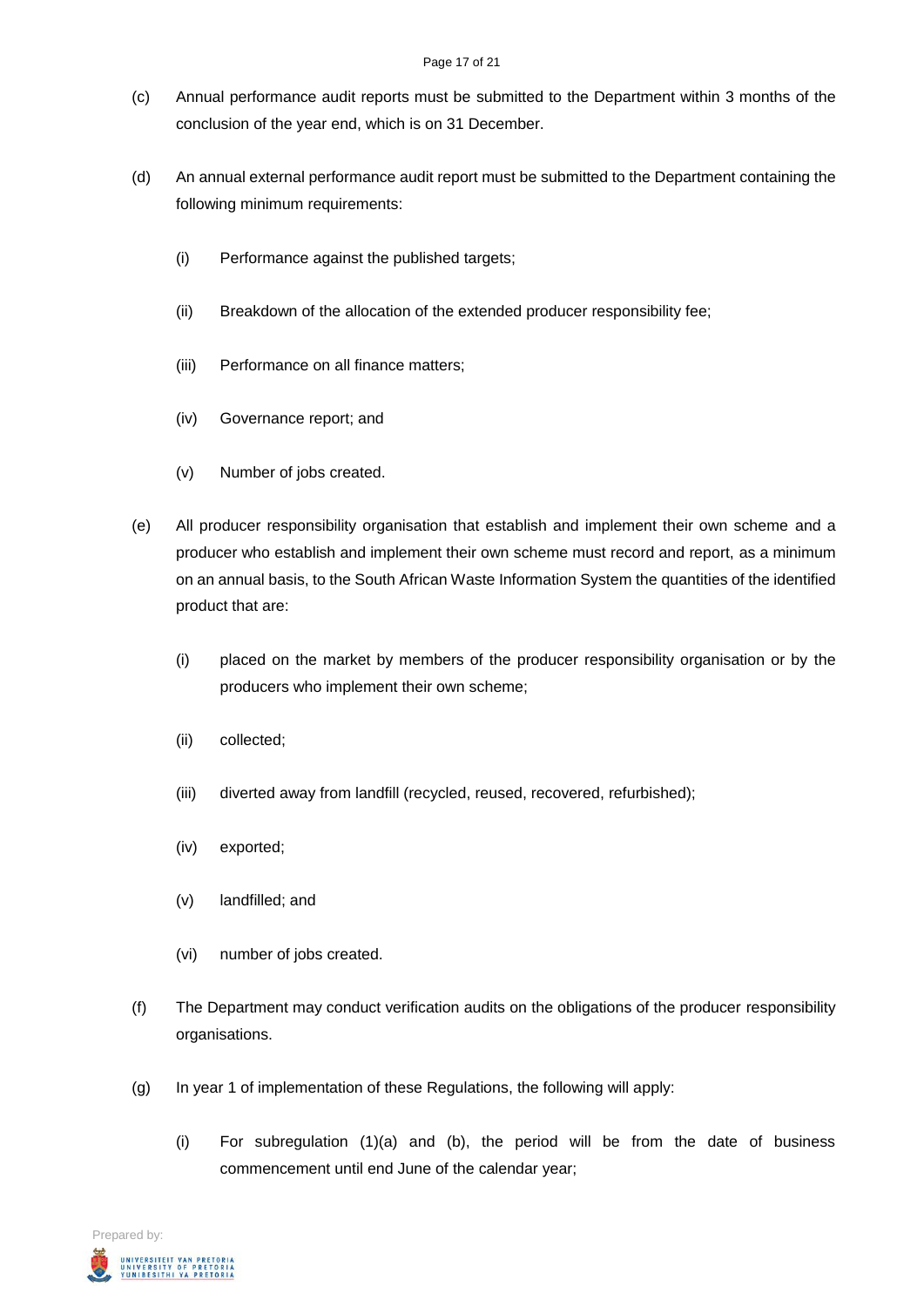- (ii) Subregulation (1)(a) and (b) will not be applicable in the event business commencement occurs after June of the calendar year; and
- (iii) For subregulation  $(1)(c)$ ,  $(d)$  and  $(e)$ , the period will be from the date of business commencement until December of the calendar year. *(Regulation 8(1) substituted by regulation 9(a) of GN 400 of 5 May 2021)*
- (2) The following are the requirements for a producer that establishes and implements their own scheme:
	- (a) The producer that establishes and implements their own scheme must submit an interim performance report on the scheme measured against the individual targets in the relevant published Government Notice in terms of Section 18(1) of the Act.
	- (b) The interim performance report must be submitted to the Department within four weeks of the conclusion of the 6 month period, namely January to June of the calendar year, by the producer.
	- (c) The interim performance report must include only:
		- (i) Unaudited interim performance against the published targets;
		- (ii) Unaudited breakdown of the allocation of the extended producer responsibility fee; and
		- (iii) Unaudited performance on all finance matters.
	- (d) Annual external performance audit reports must be submitted to the Department within 3 months of the conclusion of the year end, which is on 31 December.
	- (e) An annual external performance audit report must be submitted, by the producer, to the department containing the following minimum requirements:
		- (i) Performance against the published targets;
		- (ii) Breakdown of the allocation of the extended producer responsibility fee;
		- (iii) Performance on all finance matters; and
		- (iv) Number of jobs created.
	- (f) The producer that establishes and implements their own scheme must record and report, as a minimum on an annual basis, to the South African Waste Information System the quantities of the identified product that are:

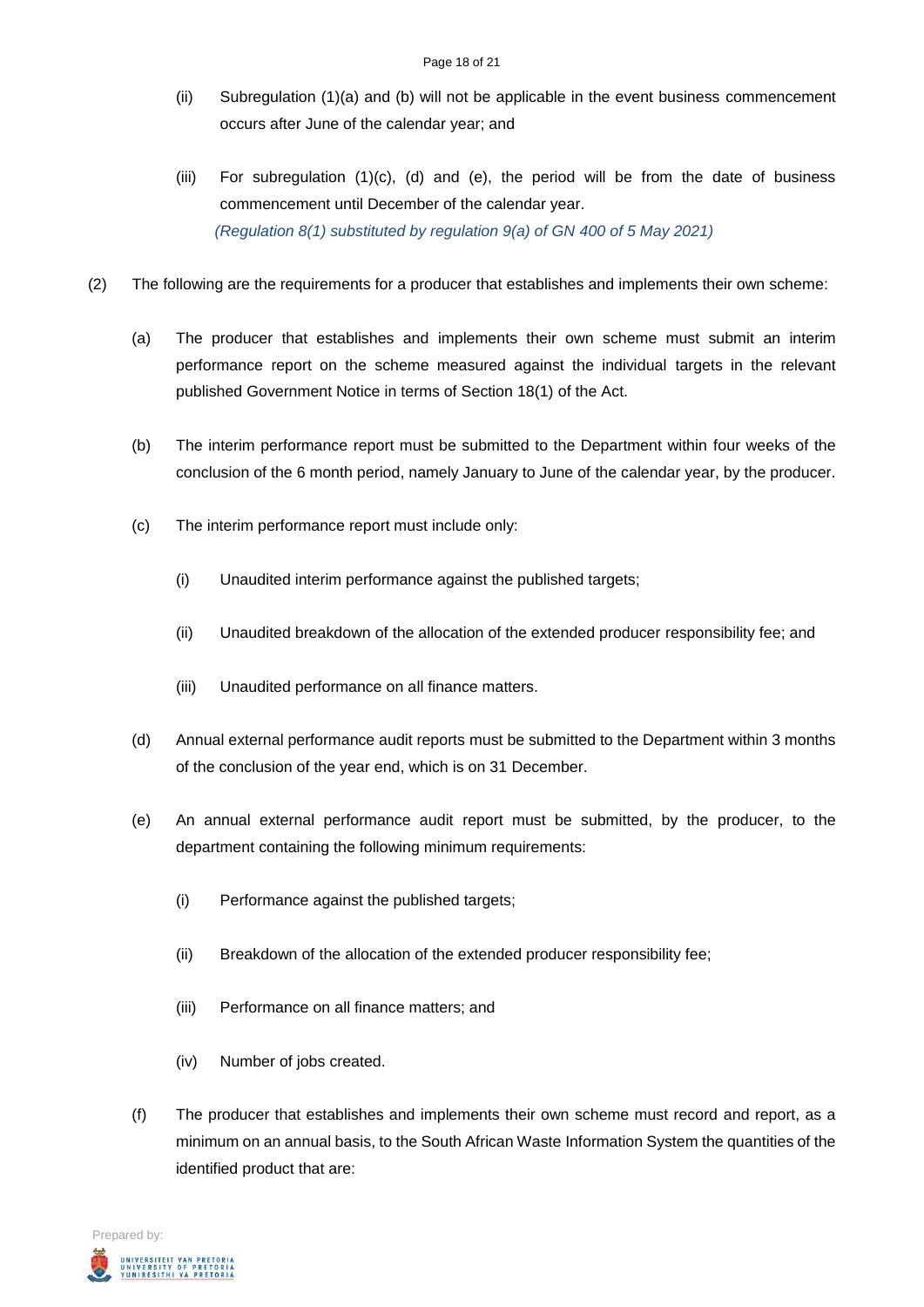- (i) placed on the market by the producer;
- (ii) collected;
- (iii) diverted away from landfill (recycled, reused, recovered, refurbished);
- (iv) exported;
- (v) landfilled; and
- (vi) number of jobs created.
- (g) The Department may conduct verification audits on the obligations of the producer.
- (h) In year 1 of implementation of these Regulations, the following will apply:
	- (i) For subregulation  $(2)(a)$ ,  $(b)$  and  $(c)$ , the period will be from the date of business commencement until end June of the calendar year;
	- (ii) Subregulation (2)(a), (b) and (c) will not be applicable in the event business commencement occurs after June of the calendar year; and
	- (iii) For subregulation (2)(d), (e) and (f) the period will be from the date of business commencement until December of the calendar year. *(Regulation 8(2) substituted by regulation 9(b) of GN 400 of 5 May 2021)*

| (3) | (Regulation 8(3) deleted by regulation 9(c) of GN 400 of 5 May 2021)   |
|-----|------------------------------------------------------------------------|
| (4) | (Regulation 8(4) deleted by regulation $9(c)$ of GN 400 of 5 May 2021) |
| (5) | (Regulation 8(5) deleted by regulation $9(c)$ of GN 400 of 5 May 2021) |
| (6) | (Regulation 8(6) deleted by regulation 9(c) of GN 400 of 5 May 2021)   |
| (7) | (Regulation 8(7) deleted by regulation 9(c) of GN 400 of 5 May 2021)   |

# **9. Performance review of the extended producer responsibility scheme**

Prepared by: UNIVERSITEIT VAN PRETORIA<br>UNIVERSITY OF PRETORIA<br>YUNIBESITHI YA PRETORIA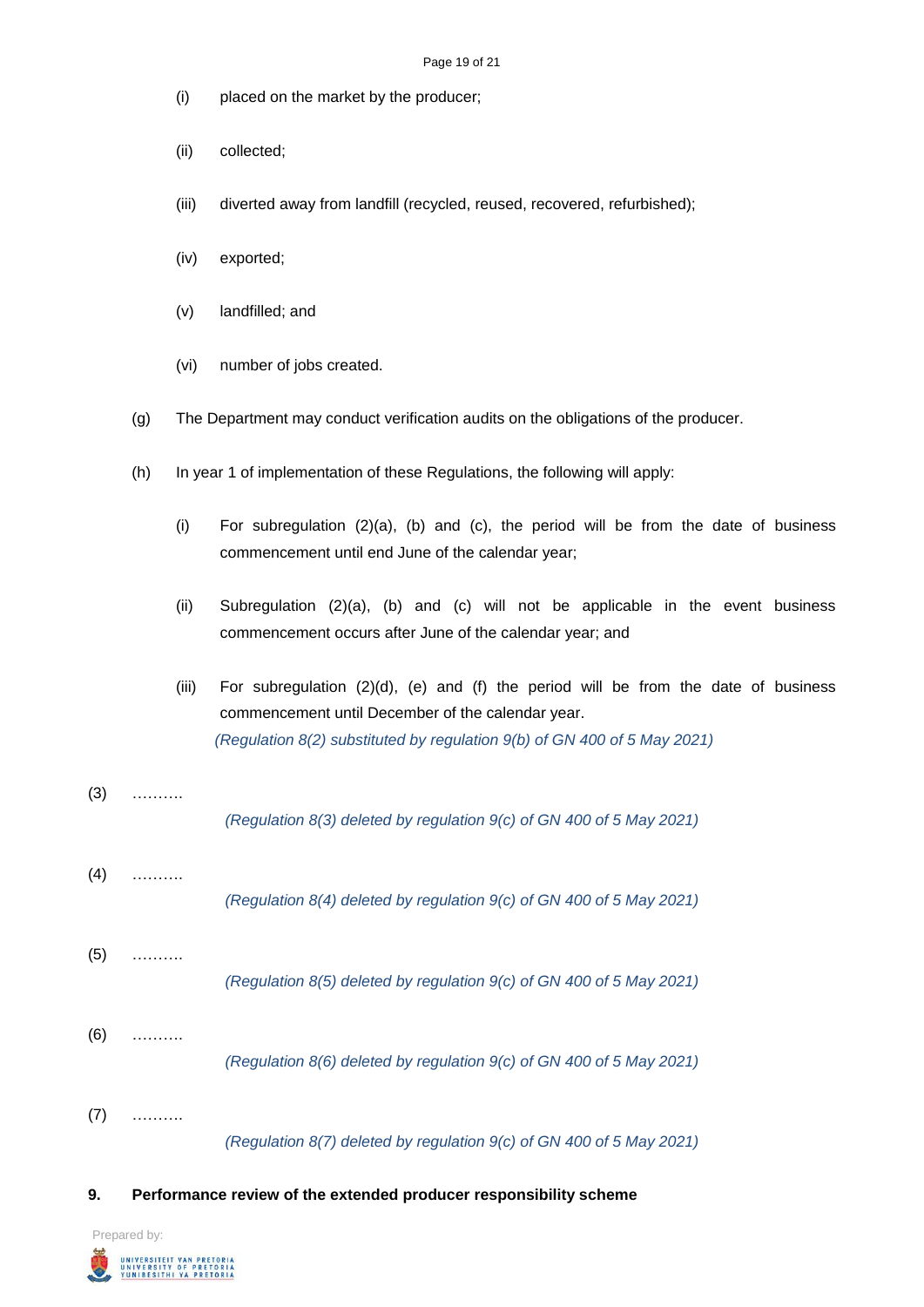- (1) Performance of the extended producer responsibility scheme must be reviewed at 5 year intervals by the department.
- (2) The department may at any time review the extended producer responsibility scheme based on its performance.
- (3) Producer responsibility organisations or the producer that establishes and implements their own scheme may approach the Department for an earlier review due to non-achievement or over-achievement of targets.

*(Regulation 9(3) substituted by regulation 10 of GN 400 of 5 May 2021)*

# **10. Registration of producer responsibility organisations**

- (1) All existing producer responsibility organisations must register with the Department within 6 months of the coming into effect of these regulations by completing the form obtainable from the Department. *(Regulation 10(1) substituted by regulation 3 of GN 20 dated 15 January 2021)*
- (2) All newly established producer responsibility organisations, after the coming into effect of these Regulations, must register with the department within 3 months of being established by completing the prescribed form from the department.

# **11. Requirements and criteria for producer responsibility organisations to operate**

- (1) The department may only register a producer responsibility organisation if such organisation meets the minimum requirements contemplated in subregulation (2).
- (2) A producer responsibility organisation—
	- (a) must be an autonomous body established by producers by following a due process;
	- (b) must be a registered not-for-profit company;
	- (c) must be managed by a board of directors comprised of representatives from producers; and
	- (d) adhere to the Companies Act 2008 (Act No. 71 of 2008) in terms of good corporate governance and management of conflicts of interest.

*(Regulation 11(2) substituted by regulation 11 of GN 400 of 5 May 2021)*

## **12. Offences**